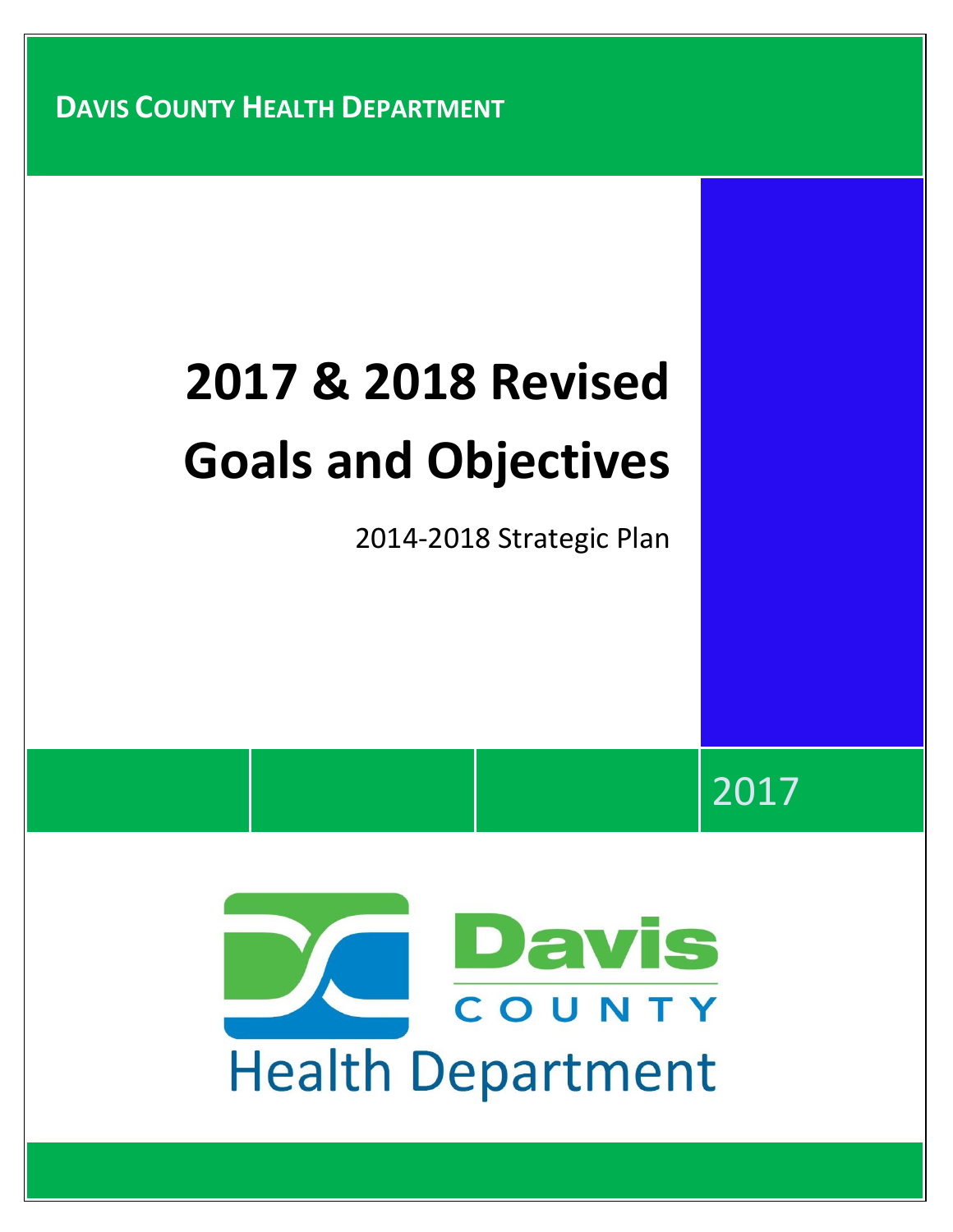# **Table of Contents**

|  | 17 |
|--|----|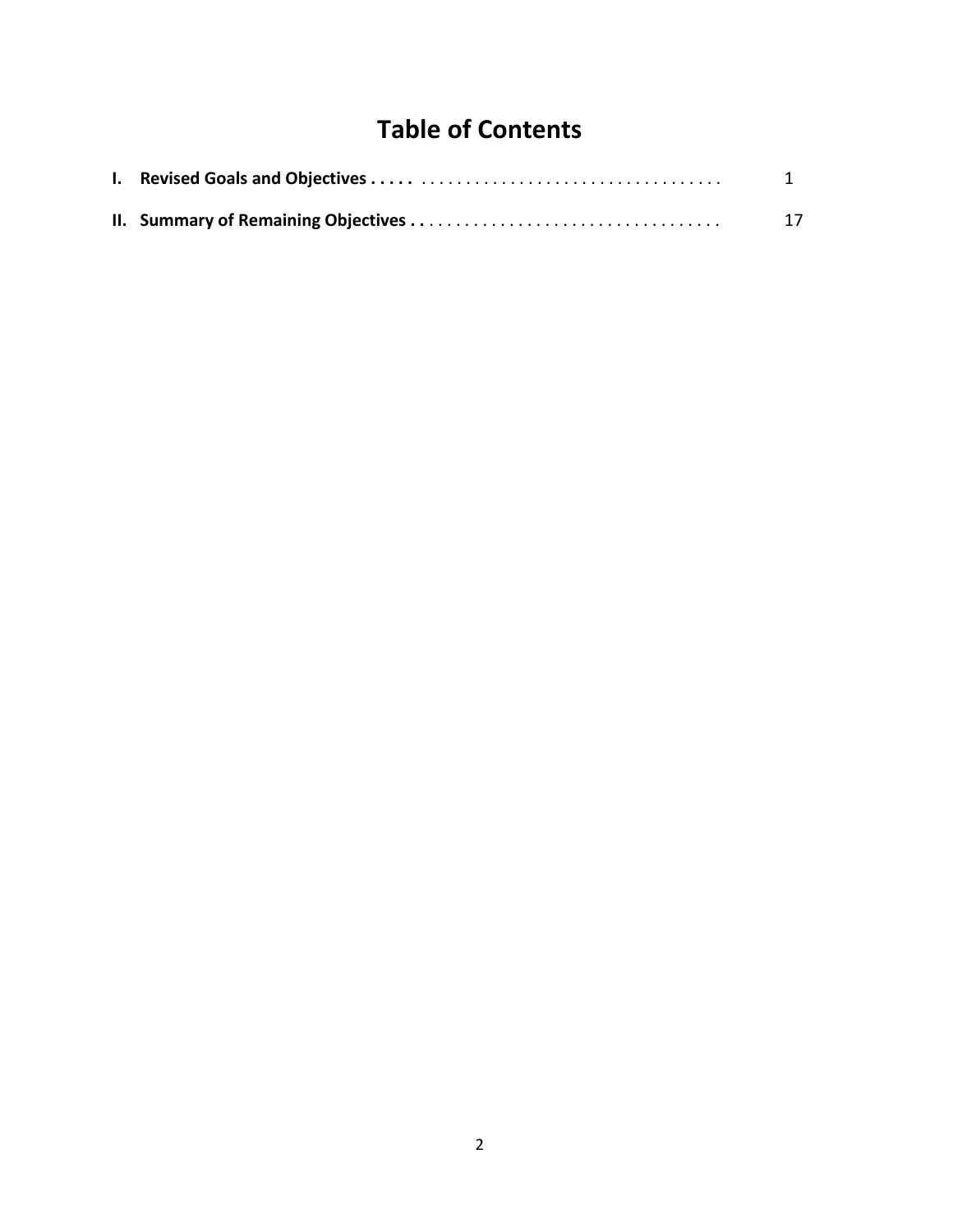# **2017 & 2018 Revised Goals and Objectives**

The annual strategic plan retreat was held on Monday, January 9, 2017 and was attended by department leadership, management team members, and objective leads. Participants utilized the annual strategic plan progress report to conduct a comprehensive review of all plan objectives, discuss off-track objectives, prioritize 2017 and 2018 objectives, and removed or amended objectives as needed.

Due to changing priorities within the Department, a complete re-working of the State Health Improvement Plan, and the completion of the majority of plan objectives, the team moved to accelerate the completion date of all current plan goals and objectives. All objectives previously due for completion in 2018 will now be completed in 2017. This will allow for a new five year strategic plan to be crafted and presented in 2018.

This document amends the 2014-2018 Strategic Plan and includes all current goals and objectives agreed upon during the annual strategic plan retreat and replaces the previous goals and objectives.

#### **Document Key**

Revised goals and objectives are identified within the document by a symbol before their identifying numbers. Specific information regarding why revisions were made is available in the 2016 Annual Strategic Plan Review report.

Objectives with a performance measure are identified within the document by a  $\left[$ . In the symbol before their identifying numbers.

Objectives are identified with the following completion dates or statuses:

| On-Going: | An On-Going status identifies objectives that are carried forward each plan year<br>and have annual completion requirements. For example an objective stating the<br>department will hold and annual in-service and is designated as On-Going requires<br>an in-service to be held each plan year to remain on-track for that year. |
|-----------|-------------------------------------------------------------------------------------------------------------------------------------------------------------------------------------------------------------------------------------------------------------------------------------------------------------------------------------|
| 2017:     | All remaining objective completion dates have been reclassified to a 2017<br>completion date.                                                                                                                                                                                                                                       |
| Complete: | Objective status is identified as Complete when objective requirements have been<br>met and completed.                                                                                                                                                                                                                              |
|           | Removed From Plan: This status is assigned when objectives are removed from the strategic plan.<br>Specific reasons for the items removal are summarized in the 2014 Annual<br>Strategic Plan Review.                                                                                                                               |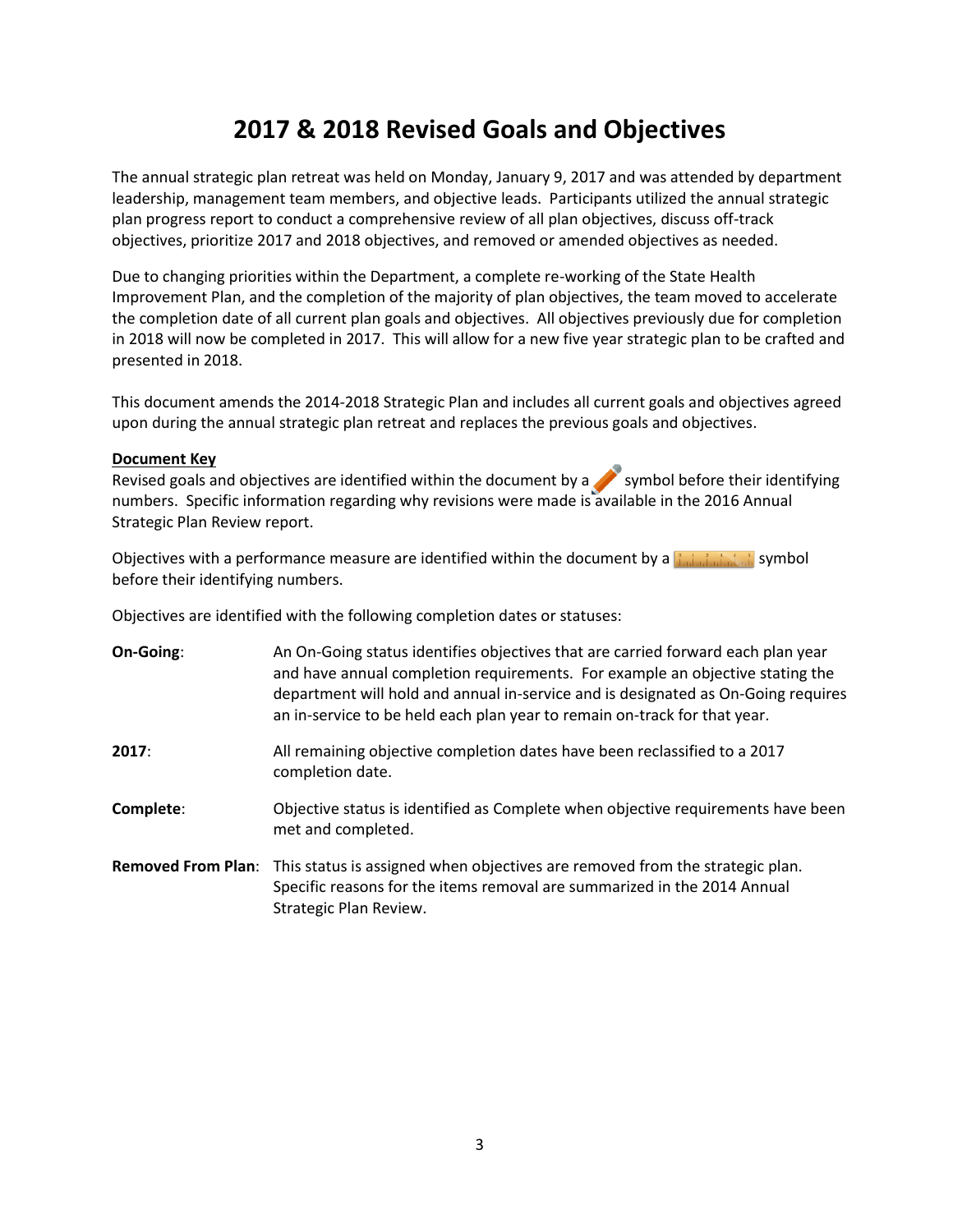### **Priority 1 – Davis County Community Health Improvement Plan**

**Goal 1** Ensure successful implementation of the Community Health Improvement Plan (CHIP).



1.1.1 DCHD staff will regularly participate in meetings for each CHIP action group and will serve in leadership roles when necessary and appropriate.

Objective Lead: Isa Perry

Designated Completion Date\Status: Complete

1.1.2 DCHD staff will provide technical support to action group leads and will maintain regular communication.

Objective Lead: Isa Perry

Designated Completion Date\Status: Complete

1.1.3 DCHD staff will coordinate grant applications, provide updated data, and assist with any identified assessment needs for CHIP action groups.

Objective Lead: Isa Perry

Designated Completion Date\Status: Complete

**1.1.4** DCHD staff will promote activities and messages that support the four CHIP priorities through news media, social media, and other channels.

Objective Lead: Isa Perry

Designated Completion Date\Status: 12/17

1.1.5 DCHD Division Directors will include support for CHIP activities in their division strategic plans.

Objective Lead: Dave Spence, Wendy Garcia, Ivy Melton Sales, Kristy Cottrell

Designated Completion Date\Status: Complete

1.1.6 Document success in meeting at least 80% of short-term CHIP objectives.

Objective Lead: Isa Perry

Designated Completion Date\Status: Removed from Plan

1.1.7 Document success toward meeting long-term CHIP objectives.

Objective Lead: Isa Perry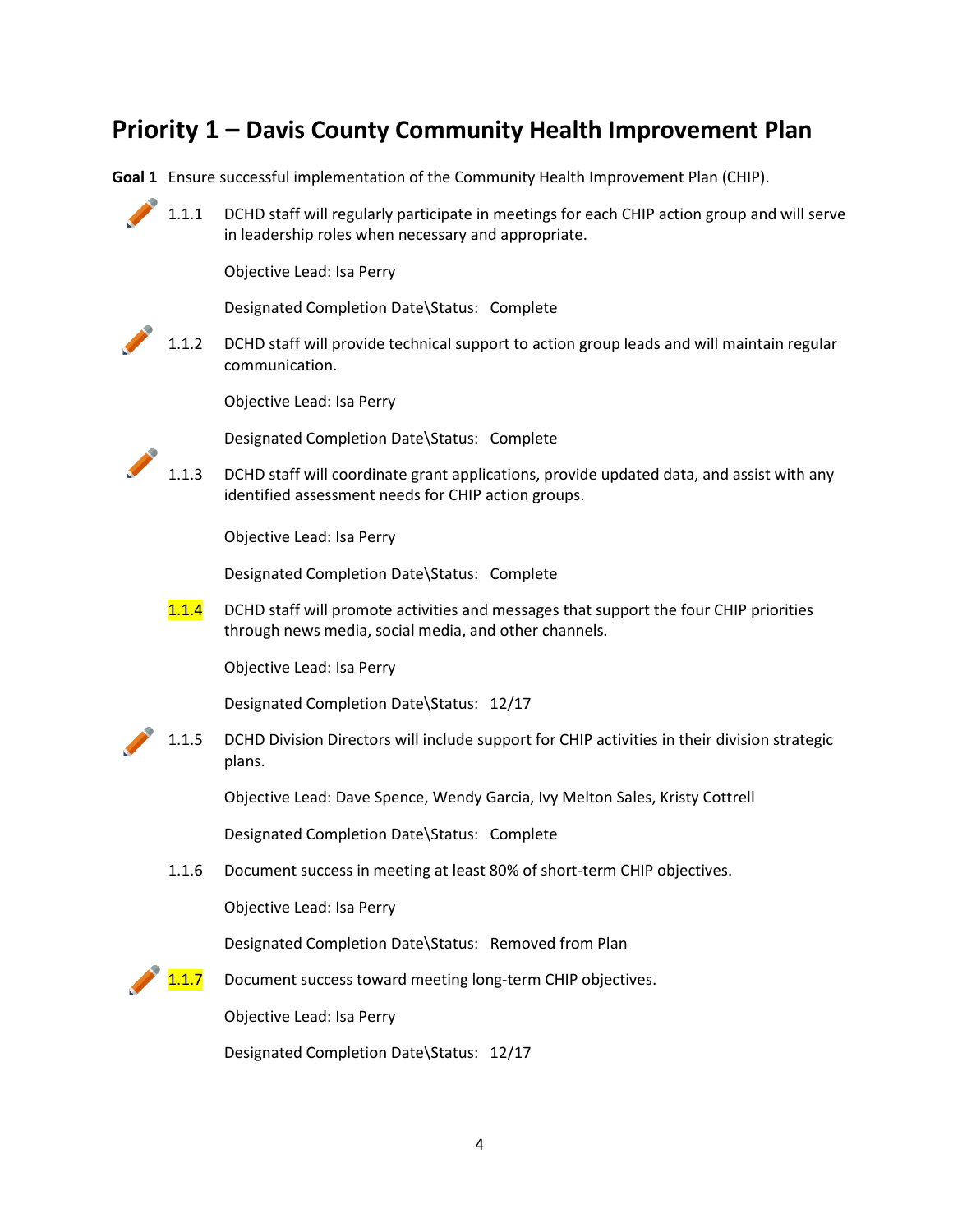1.1.8 Two staff will be trained as Question, Persuade, Refer (QPR) Gatekeeper Instructors. Objective Lead: Ivy Melton Sales

Designated Completion Date\Status: Complete

1.1.9 At least 85% of employees will have completed QPR Gatekeeper training.

Objective Lead: Andrea Hood

Designated Completion Date\Status: Complete

1.1.10 At least one staff member will regularly participate in Davis County Active Transportation Committee meetings.

Objective Lead: Isa Perry

Designated Completion Date\Status: Complete

1.1.11 Start at least one community garden project at a county facility.

Objective Lead: Tiffany Leishman

Designated Completion Date\Status: Complete

**1.1.12** Promote the benefits of comprehensive employee wellness programs to at least five worksites.

Objective Lead: Marcie Clark

Designated Completion Date\Status: 12/17

1.1.13 Promote online tool/directory for mental health and substance abuse resources and service providers through department website and social media.

Objective Lead: Isa Perry

Designated Completion Date\Status: Complete

1.1.14 At least ten staff will receive Mental Health First Aid Training.

Objective Lead: Isa Perry

Designated Completion Date\Status: Complete

1.1.15 At least one program will pilot a depression/suicide screening tool for clients.

Objective Lead: Isa Perry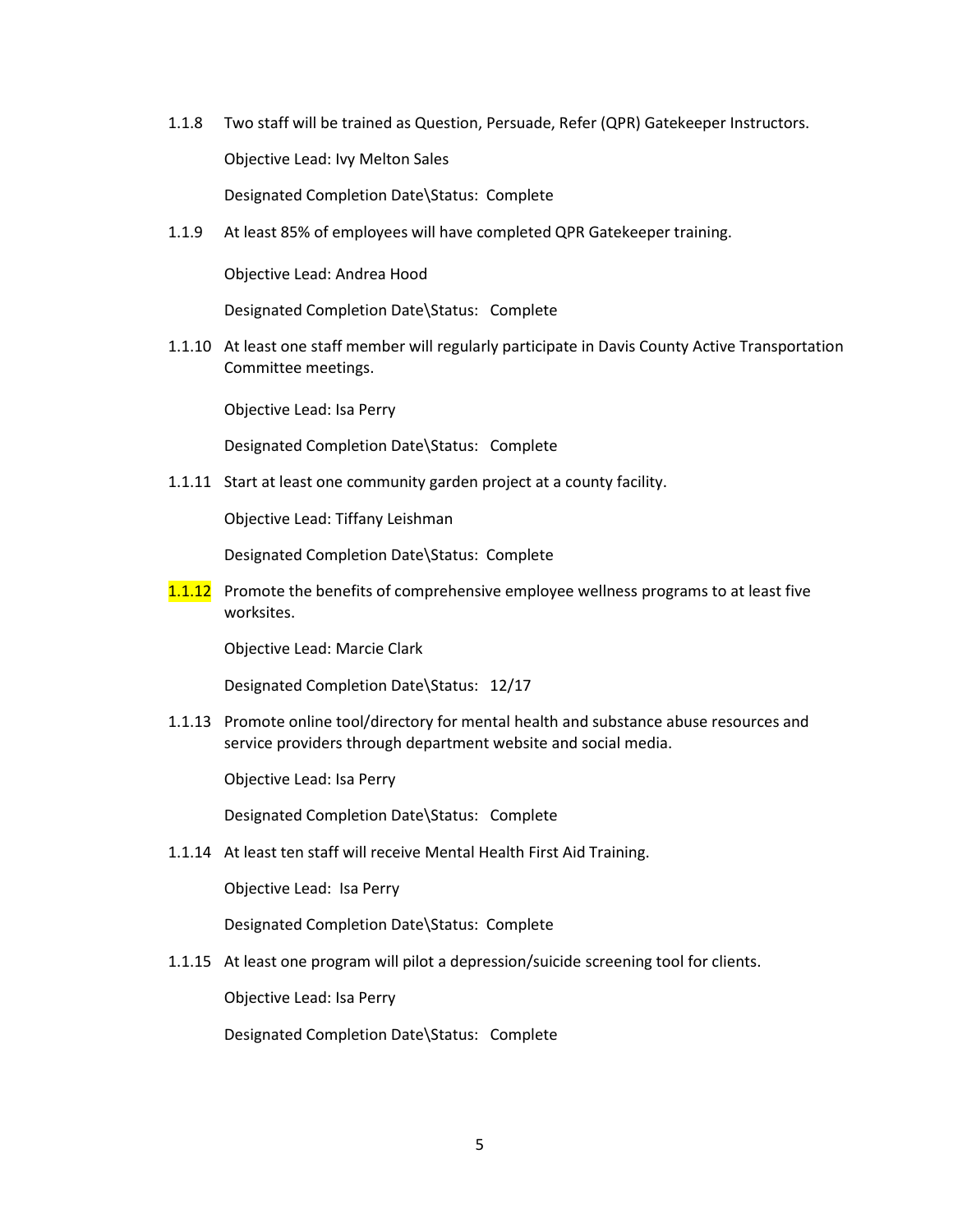

1.1.16a Budget for at least one additional air monitor annually through 2018.

Objective Lead: Dennis Keith

Designated Completion Date\Status: Removed from Plan

1.1.16b Ensure Davis Clean Air Network website (daviscleanairnetwork.com) provides real time air monitoring results, educational information, and is promoted to community partners and the public by December 31, 2015.

Objective Lead: Dennis Keith

Designated Completion Date\Status: Complete

**1.1.17** Increase by at least one the number of no idling policies adopted by businesses, cities, and other organizations annually.

Objective Lead: Dennis Keith

Designated Completion Date\Status: 12/17

- **Goal 2** Document and communicate CHIP progress and achievements.
	- 1.2.1 Develop reporting tool/system for documenting and collecting progress towards CHIP short and long-term objectives and other successes.

Objective Lead: Isa Perry

Designated Completion Date\Status: Complete



1.2.2 Prepare an annual CHIP progress report through 2019.

Objective Lead: Isa Perry

Designated Completion Date\Status: Complete

1.2.3 Communicate annual CHIP progress to public health partners and the community through at least two avenues by February 14 annually through 2019.

Objective Lead: Isa Perry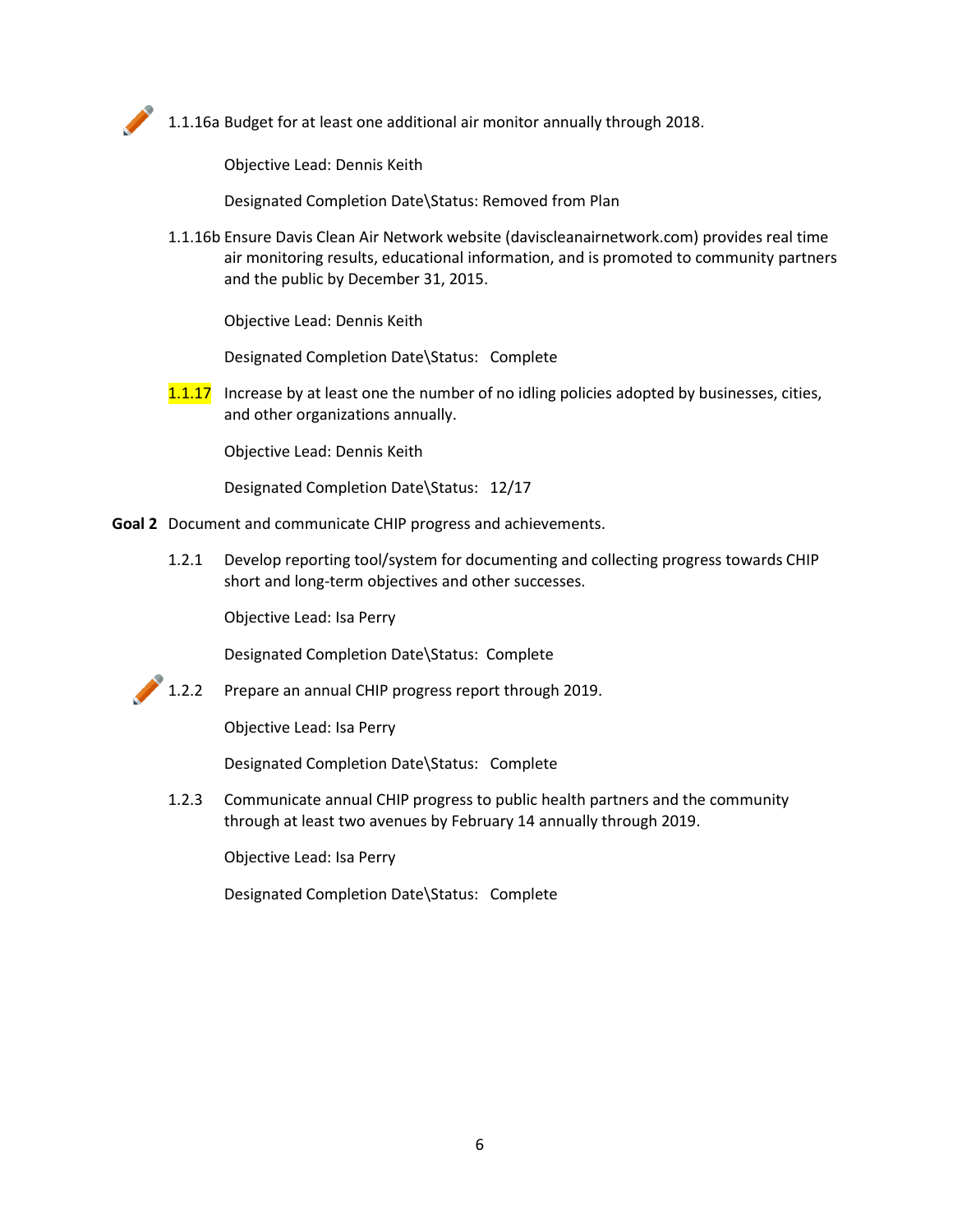## **Priority 2 – Utah State-Wide Health Improvement Plan**

**Goal 1** DCHD will actively participate in State-Wide Health Improvement Plan (SHIP) goal groups.

2.1.1 DCHD staff will regularly participate in meetings for at least two of the SHIP goal groups.

Objective Lead: Wendy Fleming (Imms), Ivy Melton Sales (PHS), Marcie Clark (Obesity), Anna Dillingham (Review Committee)

Designated Completion Date\Status: Complete

**Goal 2** DCHD will implement activities that support SHIP efforts.



2.2.1 DCHD Division Directors will include support for SHIP activities in division strategic plans.

Objective Lead: Dave Spence, Wendy Garcia, Ivy Melton Sales, Kristy Cottrell

Designated Completion Date\Status: Complete

2.2.2 Increase regular structured physical activity each day in school children by expanding the Spark program in at least six additional Davis School District schools.

Objective Lead: Ivy Melton Sales

Designated Completion Date\Status: Complete

2.2.3 Promote shared healthy family meal time messages through at least two avenues annually.

Objective Lead: Ivy Melton Sales

Designated Completion Date\Status: Complete

2.2.4 Work with the Davis County School District to implement an employee vaccination policy.

Objective Lead: Brian Hatch

Designated Completion Date\Status: 12/17

2.2.5a Increase immunization rates by age 2 (4:3:1:3:3:1) in children receiving WIC services from 62.6% (2013) to 85%. (Short-term objective)

Objective Lead: Vener DeFriez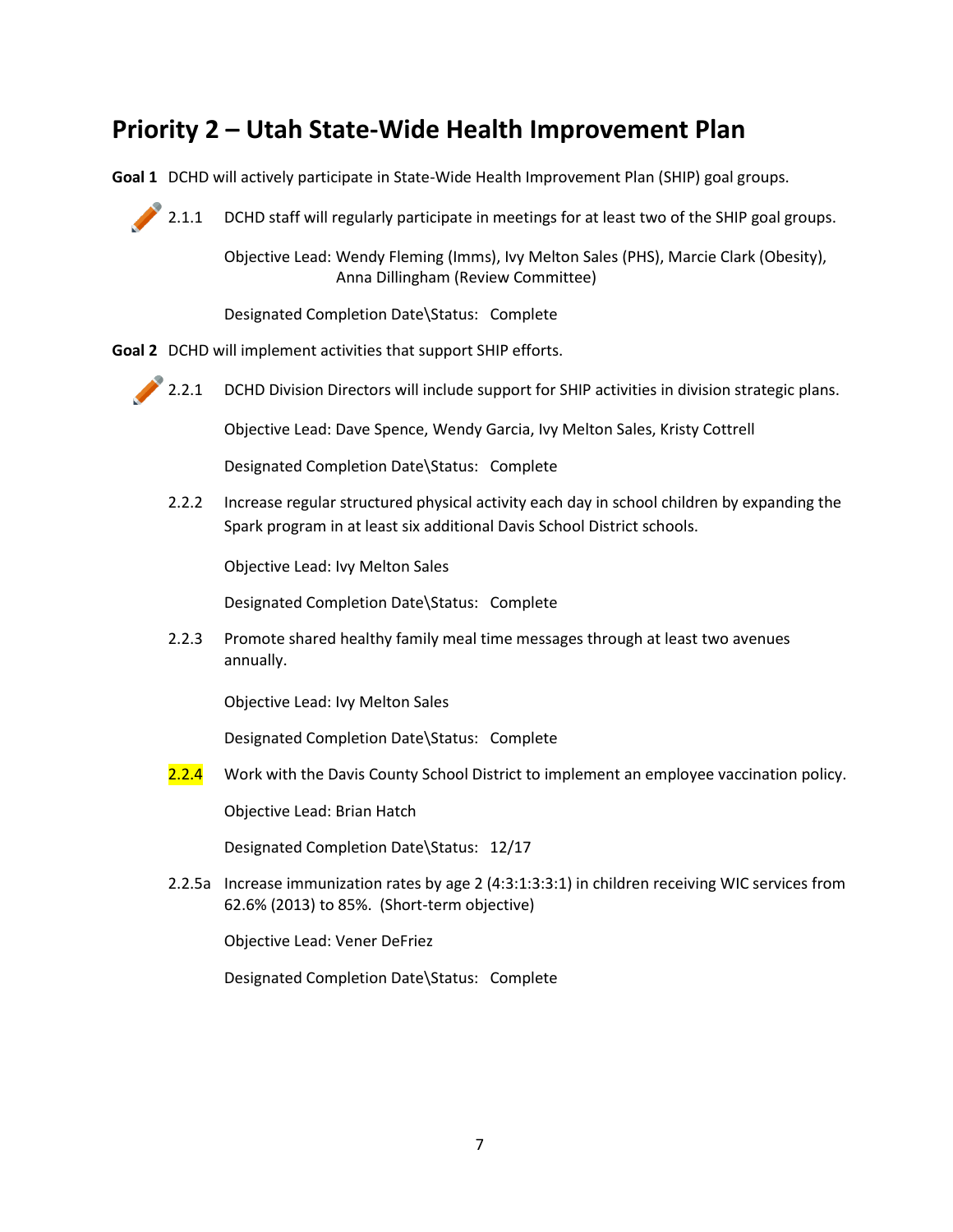#### **2.2.5b** Increase immunization rates by age 2 (4:3:1:3:3:1) in children receiving WIC services to 90%. (Long-term objective)

Objective Lead: Yolanda Cabrera

Designated Completion Date\Status: 12/17

**2.2.6** Increase influenza immunization rates of long-term healthcare workers in Davis County from 66% (2012) to 85%.

Objective Lead: Yolanda Cabrera

Designated Completion Date\Status: 12/17



**Bulletin 19.2.7** Increase the percentage of Davis County adults ages 65+ who report receiving at least one pneumococcal vaccination from 75.1% in 2011 to 90% (Healthy People 2020 Target).

Objective Lead: Yolanda Cabrera

Designated Completion Date\Status: 12/17

2.2.8 Provide employee training on "Principles for Effective Local and State Partnerships" and encourage commitment to practicing the principles in every-day work-life through signed agreement.

Objective Lead: Ivy Melton Sales

Designated Completion Date\Status: Complete

## **Priority 3 – Public Health System Coordination**

- **Goal 1** DCHD actively assesses the effectiveness of the public health system and engages partners to make system improvements.
	- 3.1.1 Conduct local public health system assessment.

Objective Lead: Isa Perry

Designated Completion Date\Status: Complete

3.1.2 DCHD will participate in bringing health and human services agencies together to assess county human service's needs, determine appropriate human services coordination structure, and assist with human services improvement plans.

Objective Lead: Lewis Garrett

Designated Completion Date\Status: Removed from Plan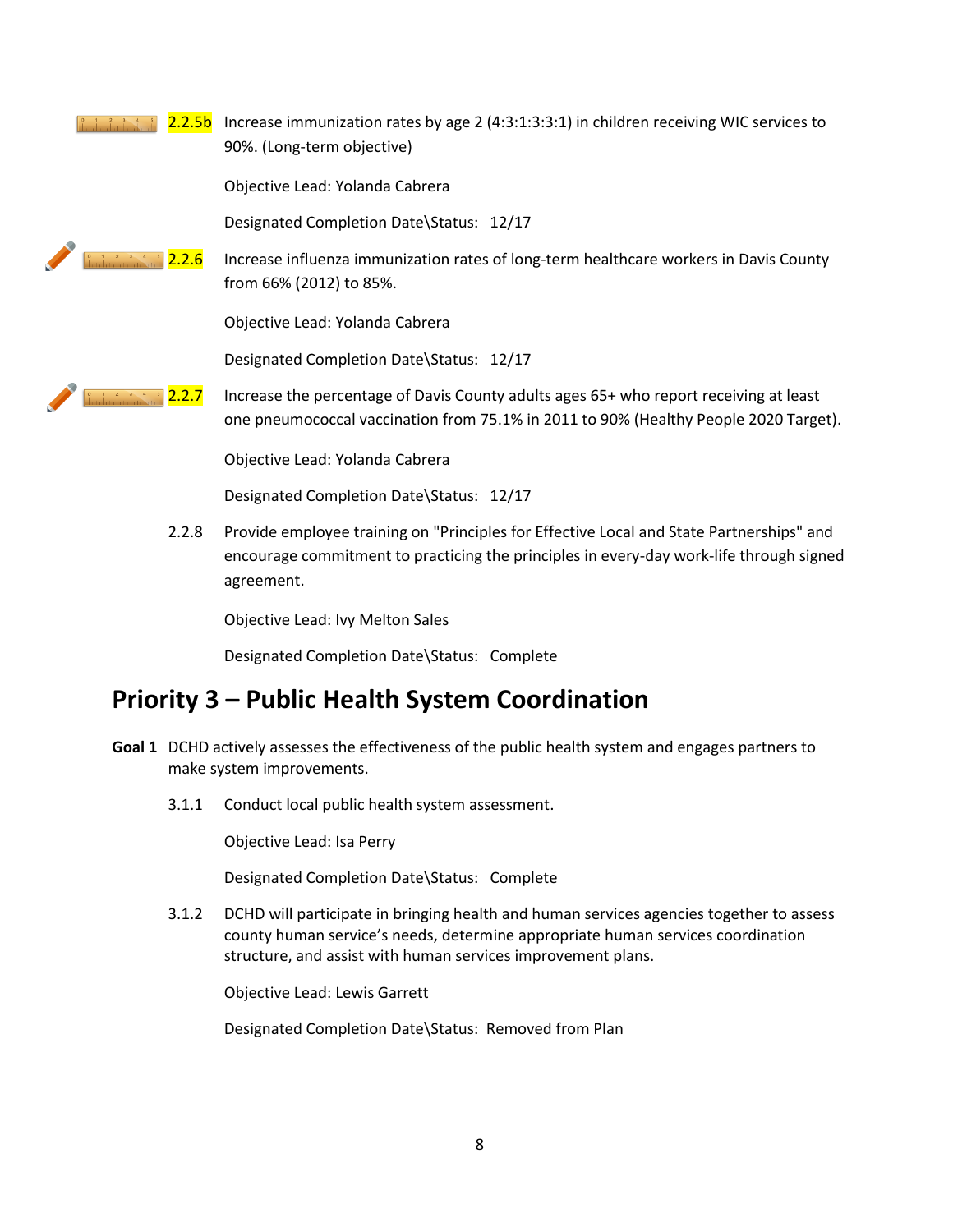- **Goal 2** DCHD provides the community with current, comprehensive information about health and aging network resources and services in Davis County.
	- 3.2.1 DCHD will launch, maintain and promote an online health resource locator to educate about existing health resources and services in Davis County.

Objective Lead: Isa Perry

Designated Completion Date\Status: Complete

#### **Priority 4 – Communication**

- **Goal 1** Improve communication within DCHD so employees receive clear communication about current events, policies, procedures, and the direction of the department.
	- 4.1.1 The Project Val-You Team, will evaluate communication needs using SWOT survey results and identify areas for improvement.

Objective Lead: Tiffany Leishman

Designated Completion Date\Status: Complete

4.1.2 A department emergency call down list, department directory, and program directory will be updated and shared with staff.

Objective Lead: Chris Bateman, Liz Carlisle

Designated Completion Date\Status: Complete

4.1.3 The Project Val-You Team will implement at least one communication QI project.

Objective Lead: Anna Dillingham

Designated Completion Date\Status: Complete

4.1.4a The Project Val-You team will assess a variety of new tools to communicate with employees (may include video updates, newsletters, etc.).

Objective Lead: Tiffany Leishman

Designated Completion Date\Status: Complete

4.1.4b Employees will receive an update via a new communication tool.

Objective Lead: Linda Ebert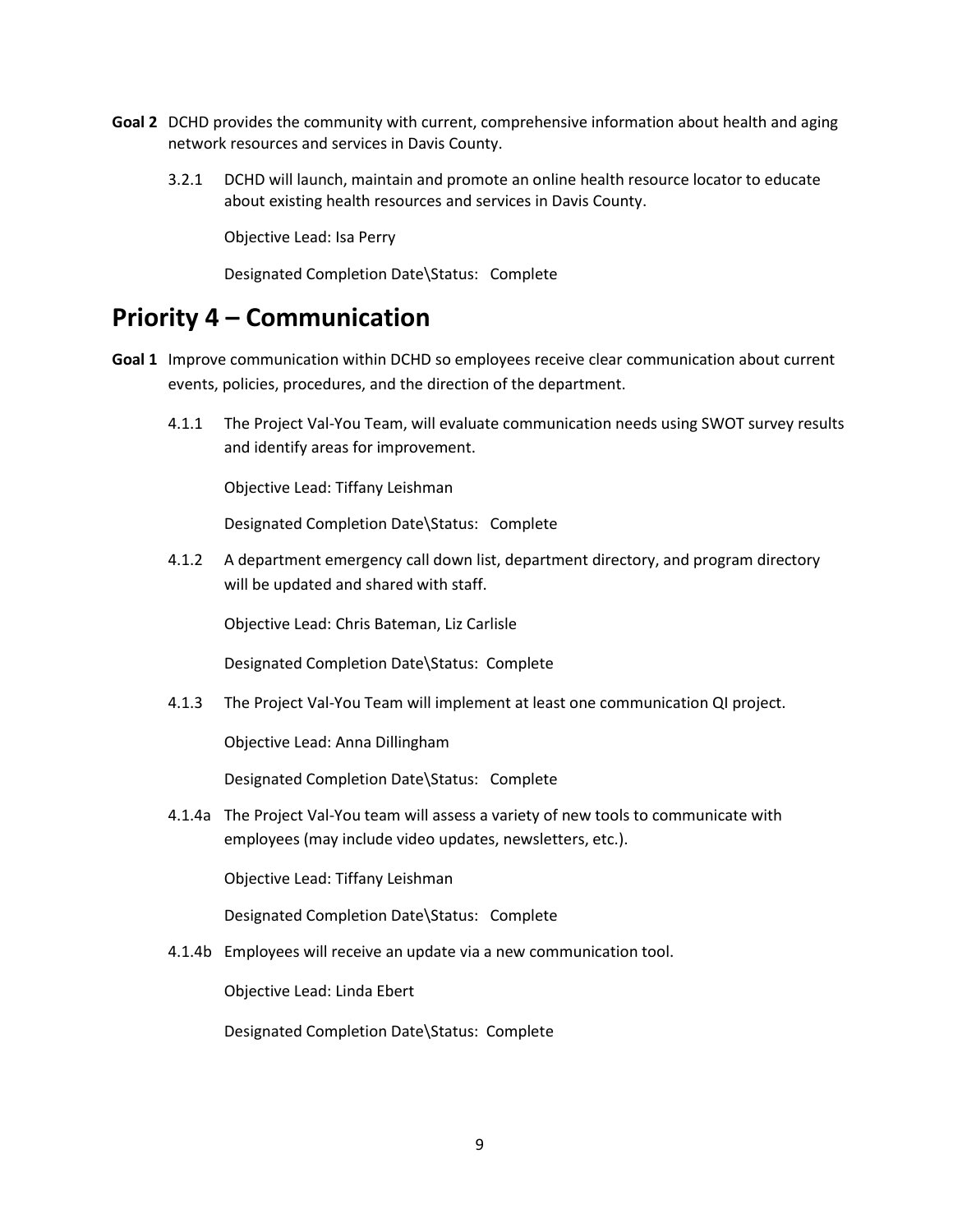4.1.5 Hold quarterly department functions/events creating an informal atmosphere for staff to network with employees from across the department from 2014-2018.

Objective Lead: Liz Carlisle

Designated Completion Date\Status: Complete

4.1.6 Conduct annual department in-service for all employees from 2014-2018.

Objective Lead: Brian Hatch, Tiffany Leishman

Designated Completion Date\Status: Complete

4.1.7 Each division will conduct at least one yearly in-service and/or staff retreat from 2015- 2018.

Objective Lead: Dave Spence, Ivy Melton Sales, Kristy Cottrell, Wendy Garcia

Designated Completion Date\Status: Complete

- **Goal 2** DCHD will engage in more strategic, relevant, and timely communication with community partners and the public.
	- 4.2.1 Develop a social media plan to identify appropriate channels of communication with the community and to strengthen social media presence.

Objective Lead: Ivy Melton Sales

Designated Completion Date\Status: Complete

4.2.2 Update DCHD website with the end user in mind to provide current information, improve ease of use, and offer online services.

Objective Lead: Liz Carlisle

Designated Completion Date\Status: Complete

#### **Priority 5 – Performance Management & Quality Improvement Culture**

**Goal 1** Develop and implement a department-wide performance management system.

5.1.1 Establish a performance management/Quality Council team with representation from all DCHD divisions.

Objective Lead: Anna Dillingham

Designted Completion Date: Complete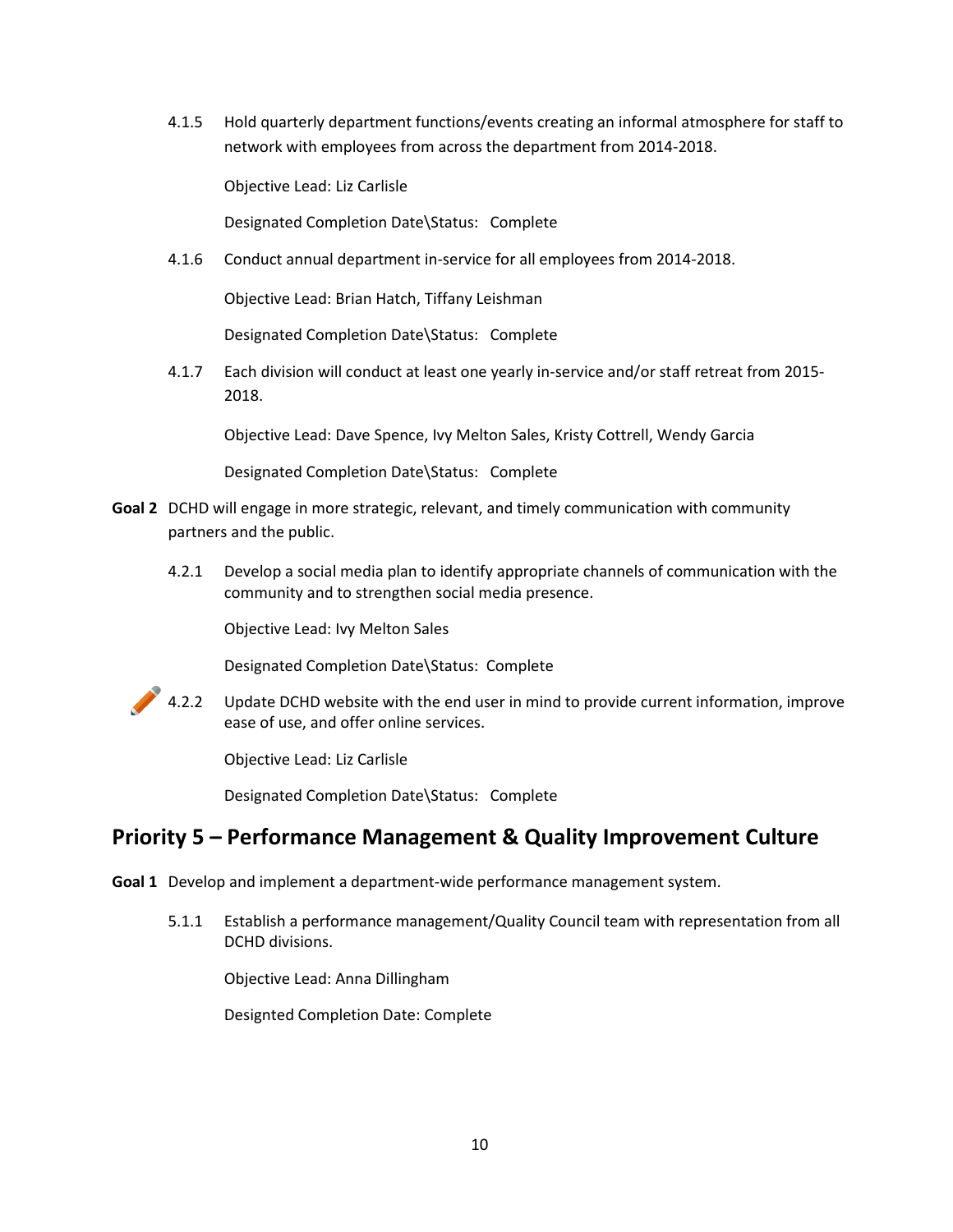5.1.2 Develop a performance management framework.

Objective Lead: Anna Dillingham

Designated Completion Date\Status: Complete

5.1.3 Develop and provide advanced performance management training to Quality Council members, senior leadership, and the Management Team.

Objective Lead: Anna Dillingham

Designated Completion Date\Status: Complete

5.1.4 Provide basic performance management training to 85% of DCHD employees.

Objective Lead: Anna Dillingham

Designated Completion Date\Status: Complete

5.1.5 Provide training opportunities for performance management on an ongoing basis, at least one training every three years for each employee.

Objective Lead: Anna Dillingham

Designated Completion Date\Status: Removed from Plan

5.1.6 Each DCHD bureau will develop at least two measures for monitoring.

Objective Lead: Anna Dillingham

Designated Completion Date\Status: Complete

5.1.7 All DCHD bureaus will have fully developed standards, measures, and targets.

Objective Lead: Anna Dillingham

Designated Completion Date\Status: 8/17

- **Goal 2** Build capacity for doing QI and implement QI to increase effectiveness and efficiency of DCHD programs.
	- 5.2.1 Develop a Quality Improvement Plan that will closely align with performance management system.

Objective Lead: Anna Dillingham

Designated Completion Date\Status: Complete

5.2.2 Develop and provide advanced QI training to Quality Council members, senior leadership and the management team.

Objective Lead: Anna Dillingham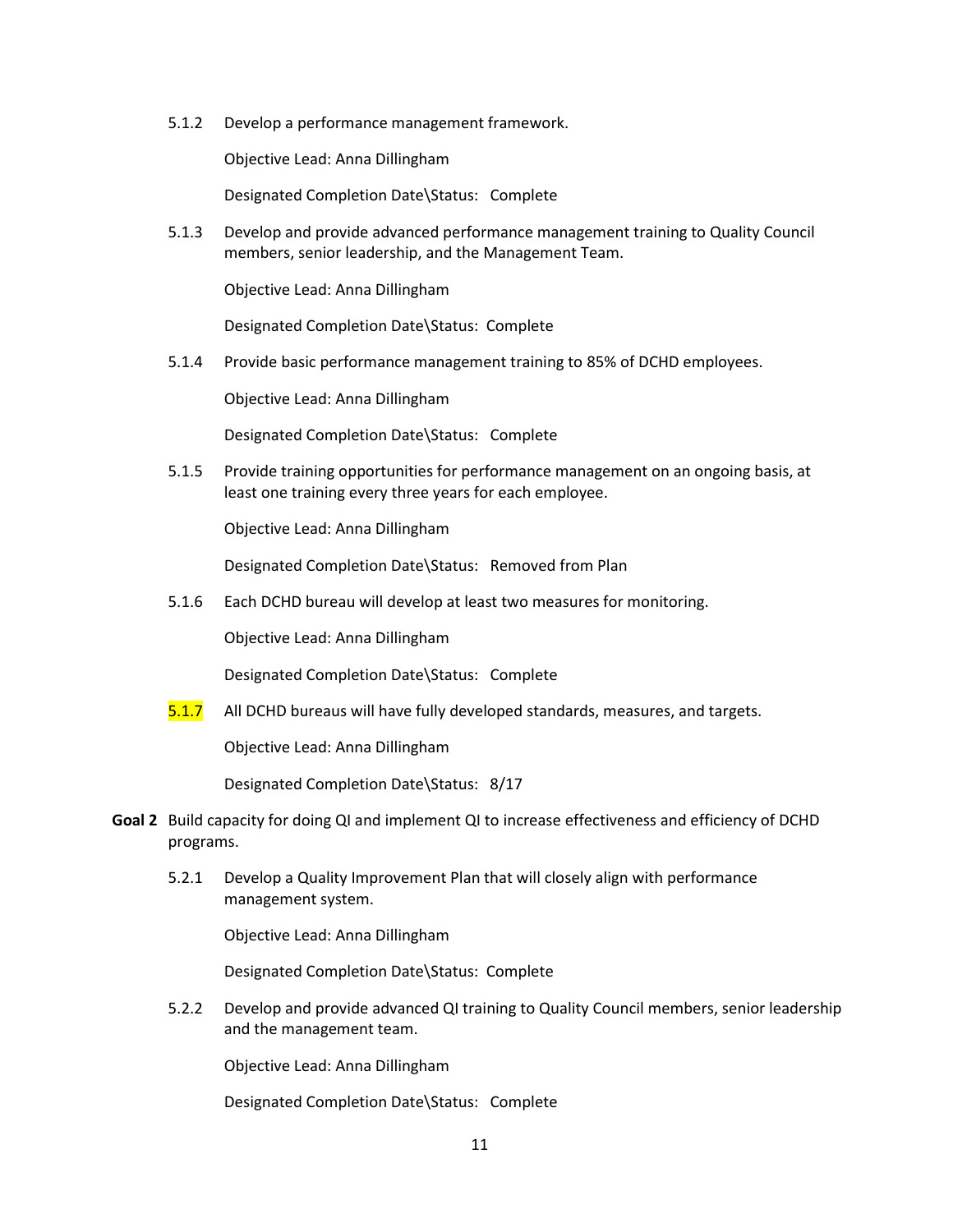5.2.3 Provide ongoing training opportunities for QI, at least one training every three years for each employee.

Objective Lead: Anna Dillingham

Designated Completion Date\Status: Removed from Plan

5.2.4 Each DCHD division will identify an area of improvement and will complete and document at least one QI project in this area annually.

Objective Lead: Anna Dillingham

Designated Completion Date\Status: 12/17

5.2.5 Provide basic QI training to 85% of DCHD employees.

Objective Lead: Anna Dillingham

Designated Completion Date\Status: Complete

5.2.6 Complete at least one department-wide QI project.

Objective Lead: Anna Dillingham

Designated Completion Date\Status: Complete

5.2.7 Conduct a self-assessment of organizational capacity and culture of QI (e.g. NACCHO's self-assessment tool) to identify targets for continued improvement.

Objective Lead: Anna Dillingham

Designated Completion Date\Status: Complete

#### **Priority 6 – Workforce Development**

**Goal 1** Create a culture in which employees feel valued and appreciated.



6.1.1 Complete a QI project to measure and improve employees' sense of value and appreciation.

Objective Lead: Anna Dillingham

Designated Completion Date\Status: Complete

6.1.2 Provide recognition to engaged employees.

Objective Lead: Liz Carlisle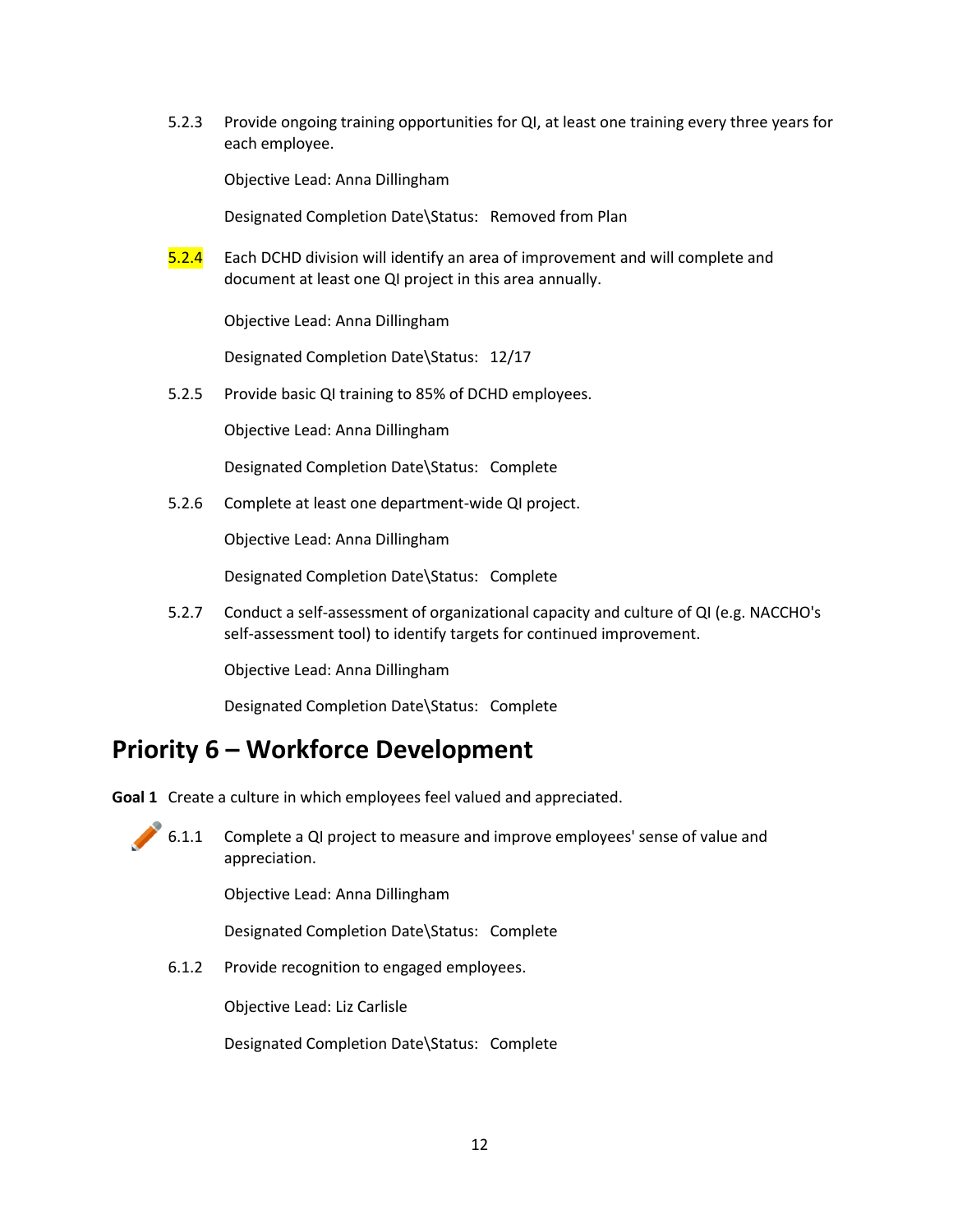**Goal 2** DCHD will ensure a competent public health workforce.



 $\bigotimes$  6.2.1 Every employee will be provided the opportunity to develop a Personal Professional Development Plan (PPDP).

Objective Lead: Anna Dillingham

Designated Completion Date\Status: 12/17

6.2.2 At least 85% of employees will have completed mandatory and program specific required trainings.

Objective Lead: Liz Carlisle

Designated Completion Date\Status: Complete

6.2.3 100% of required licensures and certifications will be current.

Objective Lead: Tiffany Leishman

Designated Completion Date\Status: Complete

6.2.4 Develop a procedure for employees to request an alternative work schedule for the purpose of pursuing formal education.

Objective Lead: Tiffany Leishman

Designated Completion Date\Status: Complete

6.2.5 Provide essential functions training opportunities.

Objective Lead: Tiffany Leishman

Designated Completion Date\Status: Complete

6.2.6 Create a public health core competency and aging network curriculum and certificate program.

Objective Lead: Anna Dillingham

Designated Completion Date\Status: 12/17

6.2.7 Develop a project based learning system to cross train employees.

Objective Lead: Anna Dillingham

Designated Completion Date\Status: Removed from Plan

6.2.8 Review and update the workforce development standard.

Objective Lead: Tiffany Leishman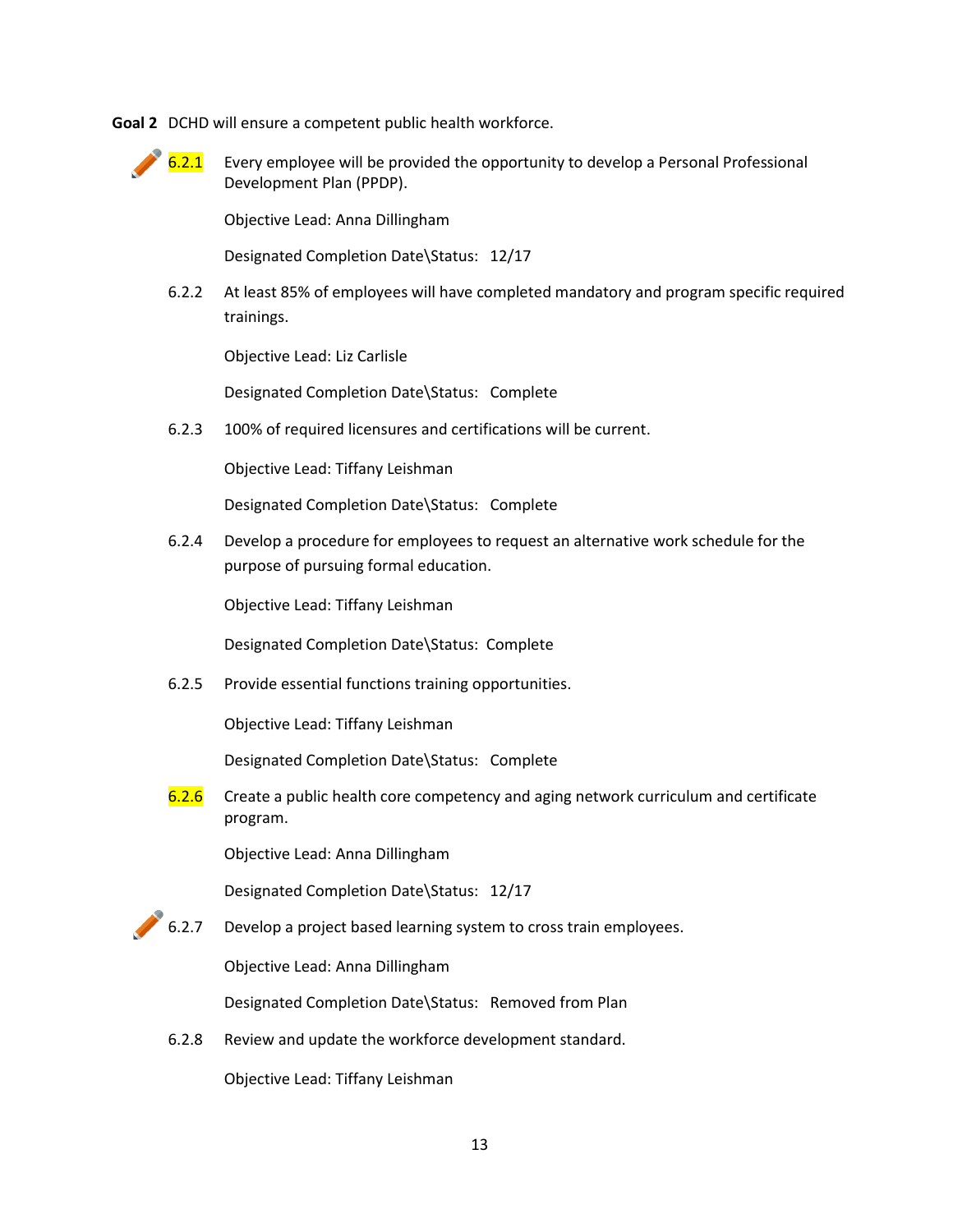Designated Completion Date\Status: Complete

- **Goal 3** Develop and improve supervisory, leadership, and programmatic skills of DCHD managers.
	- 6.3.1a Develop an employee handbook to be implemented department-wide.

Objective Lead: Ivy Melton Sales

Designated Completion Date\Status: Complete

6.3.1b The Workforce Development Team will annually review the employee handbook.

Objective Lead: Anna Dillingham

Designated Completion Date\Status: Complete

6.3.2 Provide a curriculum on management principles that current managers are required to attend.

Objective Lead: Dee Jette

Designated Completion Date\Status: Complete

#### **Priority 7 – Employee Wellness**

**Goal 1** Improve the health and well-being of DCHD employees.

7.1.1 Maintain a standing DCHD wellness committee.

Objective Lead: Dave Spence

Designated Completion Date\Status: 12/17

7.1.2 DCHD wellness committee will create a mission and logo for the program.

Objective Lead: Tiffany Leishman

Designated Completion Date\Status: Complete

7.1.3 Complete a comprehensive employee wellness program plan.

Objective Lead: Tiffany Leishman

Designated Completion Date\Status: Complete



Objective Lead: Brian Hatch

Designated Completion Date\Status: Removed from Plan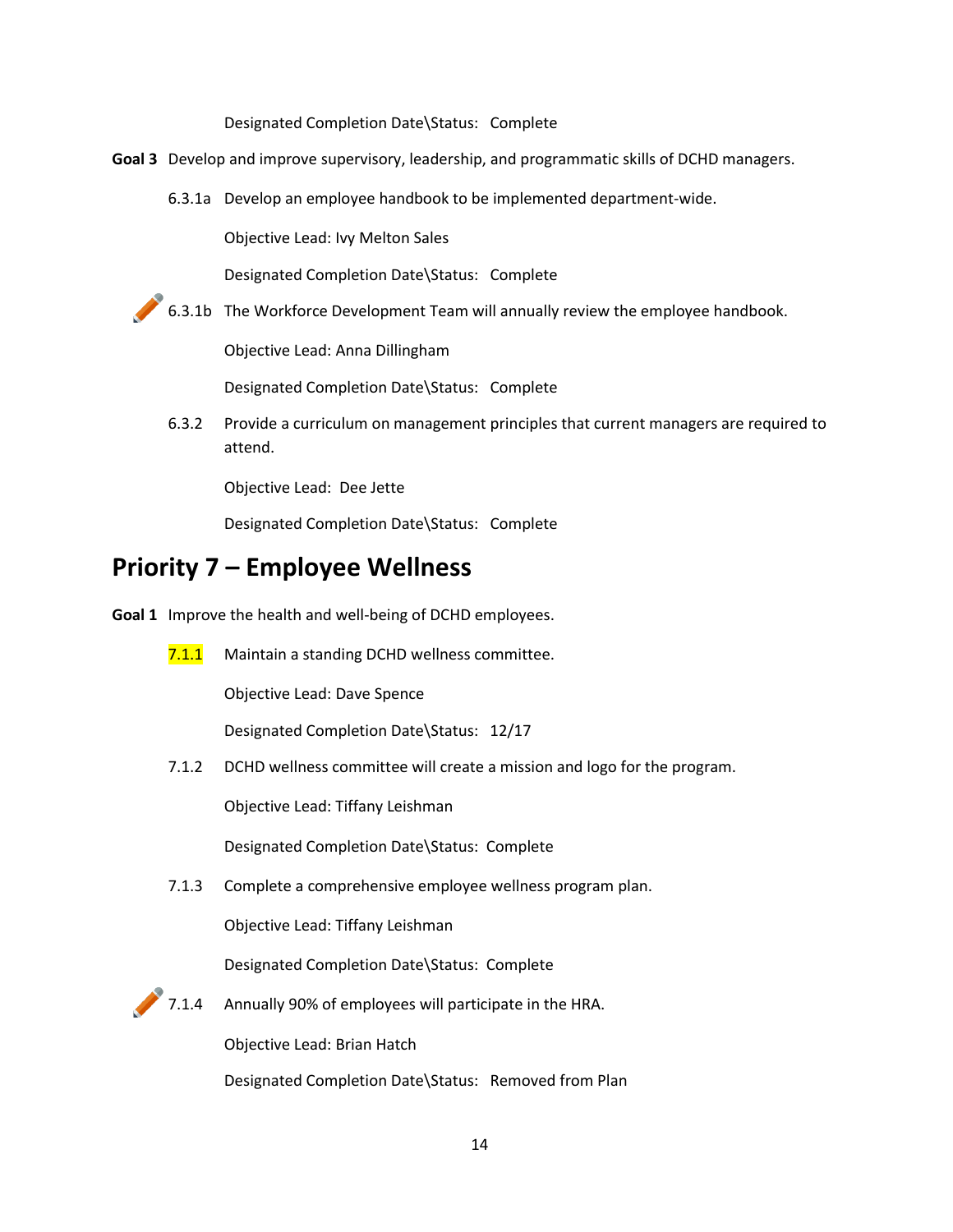7.1.5 Write a health risk assessment standard.

Objective Lead: Tiffany Leishman

Designated Completion Date\Status: Complete

- 7.1.6 60% of employees will be in the minimum risk category for blood pressure. Objective Lead: Tiffany Leishman Designated Completion Date\Status: Removed from Plan
- 7.1.7 80% of employees will be in the minimum risk category for cholesterol. Objective Lead: Tiffany Leishman Designated Completion Date\Status: Removed from Plan
- 7.1.8 90% of employees will be in the minimum risk category for glucose.

Objective Lead: Tiffany Leishman

Designated Completion Date\Status: Removed from Plan

7.1.9 40% of employees will be in the minimum to moderate risk category for body fat.

Objective Lead: Tiffany Leishman

Designated Completion Date\Status: Removed from Plan

7.1.10 50% of employees will receive at least 150 minutes of physical activity in a week.

Objective Lead: Tiffany Leishman

Designated Completion Date\Status: Complete

7.1.11 The DCHD Clearfield campus will make one infrastructure change to increase physical activity.

Objective Lead: Tiffany Leishman

Designated Completion Date\Status: Complete

7.1.12 Provide at least six adult recess opportunities for employees.

Objective Lead: Tiffany Leishman

Designated Completion Date\Status: Complete

7.1.13 Provide at least six educational opportunities for staff through brown bag instruction and/or health tip emails.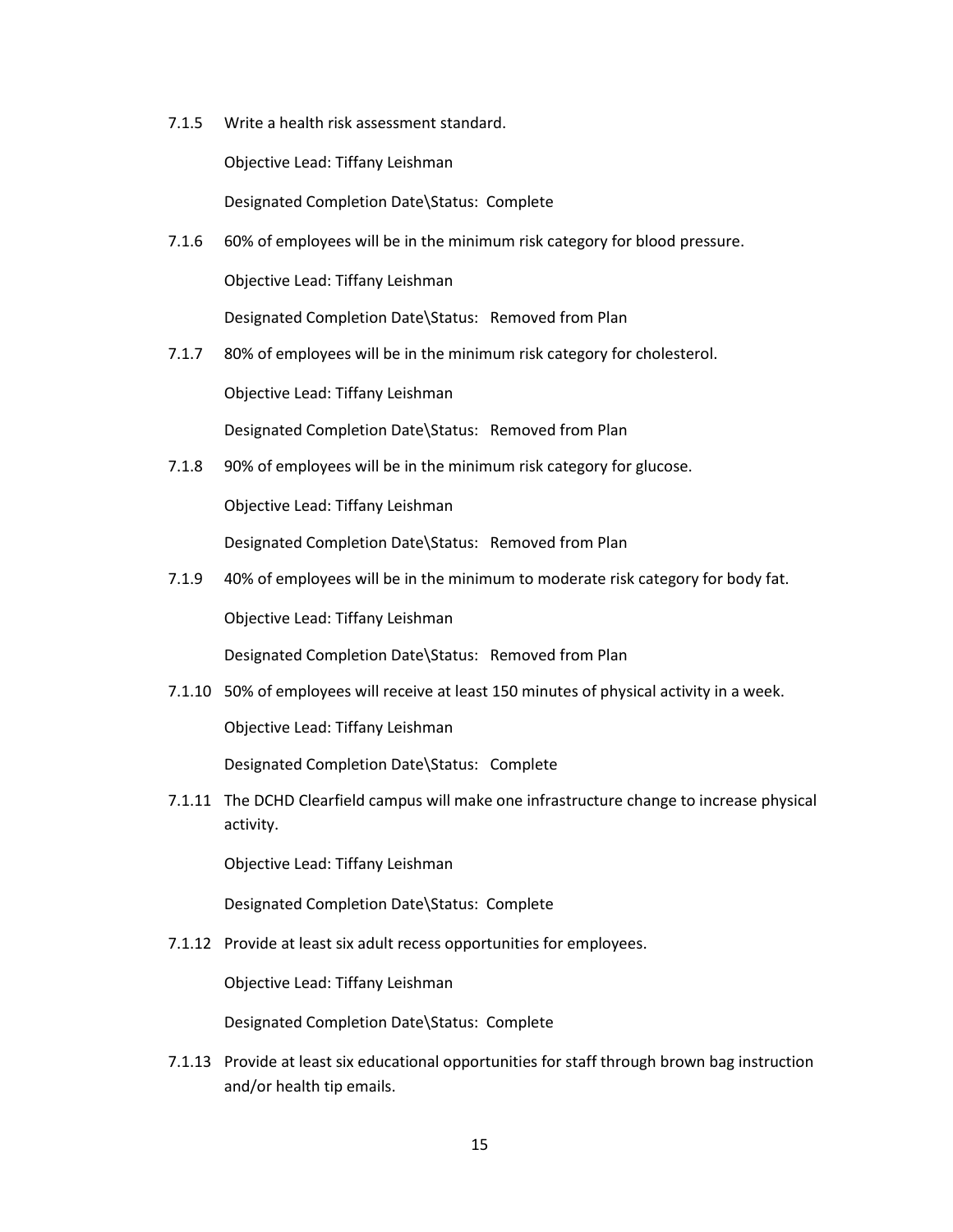Objective Lead: Tiffany Leishman

Designated Completion Date\Status: Complete

7.1.14 Establish a physical activity release time policy.

Objective Lead: Brian Hatch

Designated Completion Date\Status: 12/17

7.1.15 Monitor the percentage of employees in the minimum risk categories for blood pressure, cholesterol, glucose, and body fat to identify trends. [12/18]

Objective Lead: Brian Hatch

Designated Completion Date\Status: Removed from Plan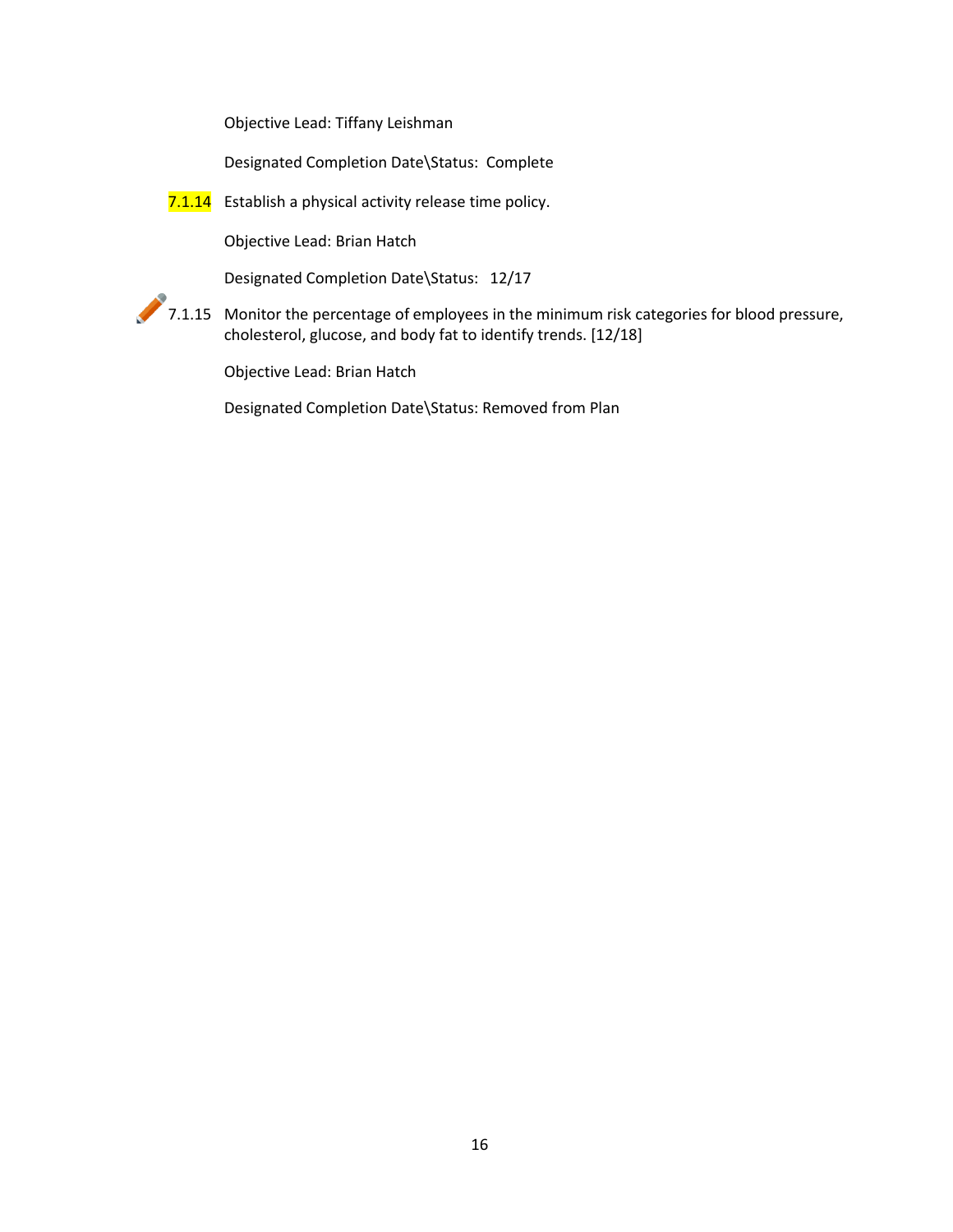## **Summary of Remaining Objectives**

## **Completion Due in 2017**

#### **Priority 1 – Davis County Community Health Improvement Plan**

1.1.4 DCHD staff will promote activities and messages that support the four CHIP priorities through news media, social media, and other channels.

Objective Lead: Isa Perry

Designated Completion Date\Status: 12/17

1.1.7 Document success toward meeting long-term CHIP objectives.

Objective Lead: Isa Perry

Designated Completion Date\Status: 12/17

1.1.12 Promote the benefits of comprehensive employee wellness programs to at least five worksites.

Objective Lead: Marcie Clark

Designated Completion Date\Status: 12/17

1.1.17 Increase by at least one the number of no idling policies adopted by businesses, cities, and other organizations annually.

Objective Lead: Dennis Keith

Designated Completion Date\Status: 12/17

#### **Priority 2 – Utah State-Wide Health Improvement Plan**

2.2.4 Work with the Davis County School District to implement an employee vaccination policy.

Objective Lead: Brian Hatch

Designated Completion Date\Status: 12/17

2.2.5b Increase immunization rates by age 2 (4:3:1:3:3:1) in children receiving WIC services to 90%. (Long-term objective)

Objective Lead: Yolanda Cabrera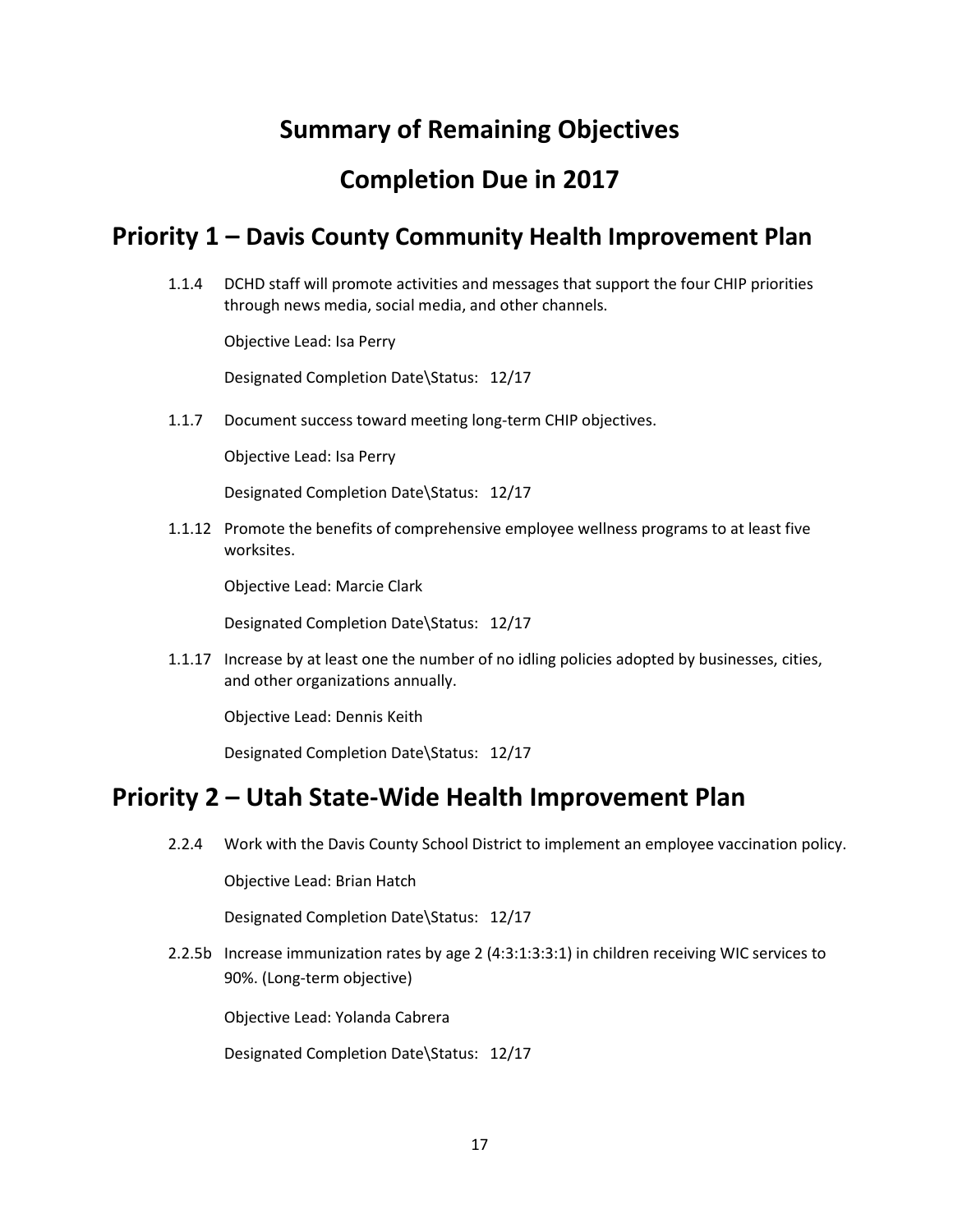2.2.6 Increase influenza immunization rates of long-term healthcare workers in Davis County from 66% (2012) to 85%.

Objective Lead: Yolanda Cabrera

Designated Completion Date\Status: 12/17

2.2.7 Increase the percentage of Davis County adults ages 65+ who report receiving at least one pneumococcal vaccination from 75.1% in 2011 to 90% (Healthy People 2020 Target).

Objective Lead: Yolanda Cabrera

Designated Completion Date\Status: 12/17

#### **Priority 5 – Performance Management & Quality Improvement Culture**

5.1.7 All DCHD bureaus will have fully developed standards, measures, and targets.

Objective Lead: Anna Dillingham

Designated Completion Date\Status: 8/17

5.2.4 Each DCHD division will identify an area of improvement and will complete and document at least one QI project in this area annually.

Objective Lead: Anna Dillingham

Designated Completion Date\Status: 12/17

#### **Priority 6 – Workforce Development**

6.2.1 Every employee will be provided the opportunity to develop a Personal Professional Development Plan (PPDP).

Objective Lead: Anna Dillingham

Designated Completion Date\Status: 12/17

6.2.6 Create a public health core competency and aging network curriculum and certificate program.

Objective Lead: Anna Dillingham